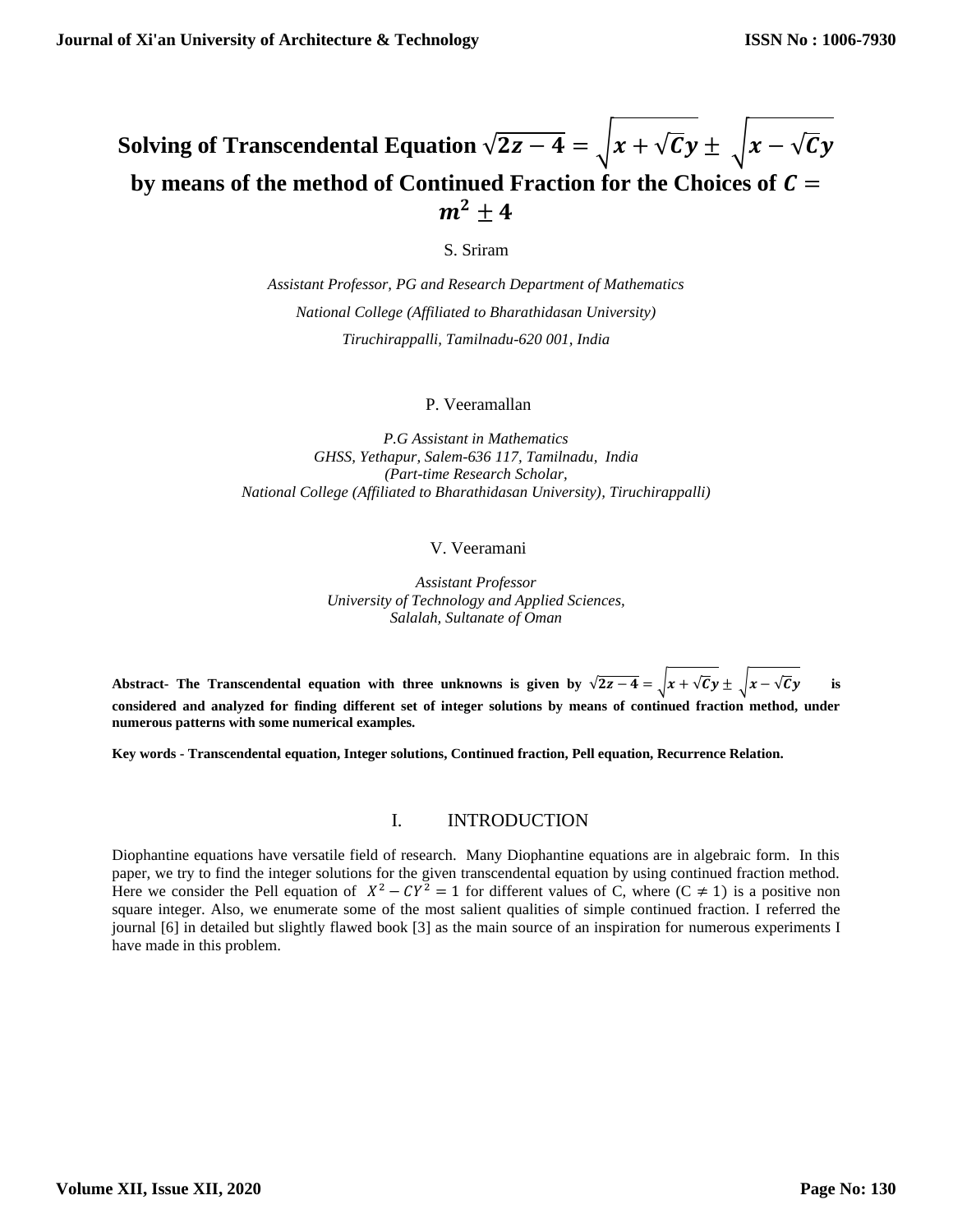#### II. PRELIMINARIES

#### *Definition 2.1 Continued Fraction Expansion*

A simple continued fraction expansion of order n is an expression of the form

$$
a_0 + \cfrac{1}{a_1 + \cfrac{1}{a_2 + \cfrac{1}{a_3 + \cdots}}} \qquad \qquad
$$
  
... +  $\cfrac{1}{a_n}$ 

and it can be abbreviated as  $[a_0; a_1, a_2, ..., a_n]$  and  $a_0$  may be positive or negative or zero.  $\sqrt{C} = [a_0; a_1, a_2, ..., a_l]$ denote the Continued fraction expansion of period length l. Set  $A_{-2} = 0$ ,  $A_{-1} = 1$ ,  $A_k = a_k A_{k-1} + A_{k-2}$  and  $B_{-2} =$  $1, B_{-1} = 2, B_k = a_k B_{k-1} + B_{k-2}$  for  $k > 0, P_k = \frac{A_k}{B_k}$  $\frac{A_k}{B_k}$  is the  $k^{th}$  convergent of  $\sqrt{C}$ .

Now we give the fundamental solution of the equation  $x^2 - Cy^2 = \pm 1$  by means of the period length of the continued fraction expansion of  $\sqrt{C}$ .

*Lemma* 2.1 Let *l* be the period length of continued fraction expansion of  $\sqrt{C}$ . If *l* is even, then the fundamental solution to the equation  $x^2 - Cy^2 = 1$  is given by

$$
x_1 + y_1 \sqrt{c} = p_{l-1} + q_{l-1} \sqrt{c}
$$

and the equation  $x^2 - Cy^2 = -1$  has no integer solution. If l is odd, then the fundamental solution to the equation  $x^2 - Cy^2 = 1$  is given by

$$
x_1 + y_1 \sqrt{C} = p_{2l-1} + q_{2l-1} \sqrt{C}
$$

and the fundamental solution to the equation  $x^2 - Cy^2 = -1$  is given by

$$
x_1 + y_1\sqrt{C} = p_{l-1} + q_{l-1}\sqrt{C}
$$

Now, we give continued fraction expansion of  $\sqrt{C}$  for  $C = m^2 \pm 4$ . The proof of the following two theorems is easy and they can be found many text books on number theory as an exercise (see, for example [5])

*Theorem* 2.1 Let  $m > 1$ . Then

$$
\sqrt{m^2 + 4} = \begin{cases} \left[m; \frac{\overline{m}}{2}, 2m\right], & \text{if } m \text{ is even} \\ \left[m; \frac{\overline{m-1}}{2}, 1, 1, \frac{\overline{m-1}}{2}, 2m\right], \text{if } m \text{ is odd} \end{cases}
$$

*Theorem* 2.2 Let  $m > 3$ . Then

$$
\sqrt{m^2 - 4} = \begin{cases} \left[ m - 1; \frac{m - 4}{2}, 1, 2(m - 1) \right], & \text{if } m \text{ is even and } m \neq 4 \\ \left[ m - 1; \frac{m - 3}{2}, 2, \frac{m - 3}{2}, 1, 2(m - 1) \right], & \text{if } m \text{ is odd} \\ [3; \overline{2, 6}], & \text{if } m = 4 \end{cases}
$$

Now we give the following two corollaries from [8].

*Corollary* 2.1 Let  $m > 1$  and  $C = m^2 + 4$ . Then the fundamental solution to the equation  $x^2 - Cy^2 = 1$  is  $x_1 + y_1 \sqrt{C} =$  $\overline{\mathcal{L}}$  $\mathbf{I}$  $\left(\frac{m^2+2}{2}\right)$  $\frac{+2}{2} + \frac{m}{2}$  $\frac{1}{2}\sqrt{c}$ , if m is even  $m^6 + 6m^4 + 9m^2 + 2$  $\frac{1}{2} + \frac{9m^2 + 2}{2} + \frac{m^5 + 4m^3 + 3m}{2}$  $\frac{1}{2}$   $\sqrt{C}$ , if m is odd

*Corollary 2.2* Let  $m > 3$  and  $C = m^2 - 4$ . Then the fundamental solution to the equation  $x^2 - Cy^2 = 1$  is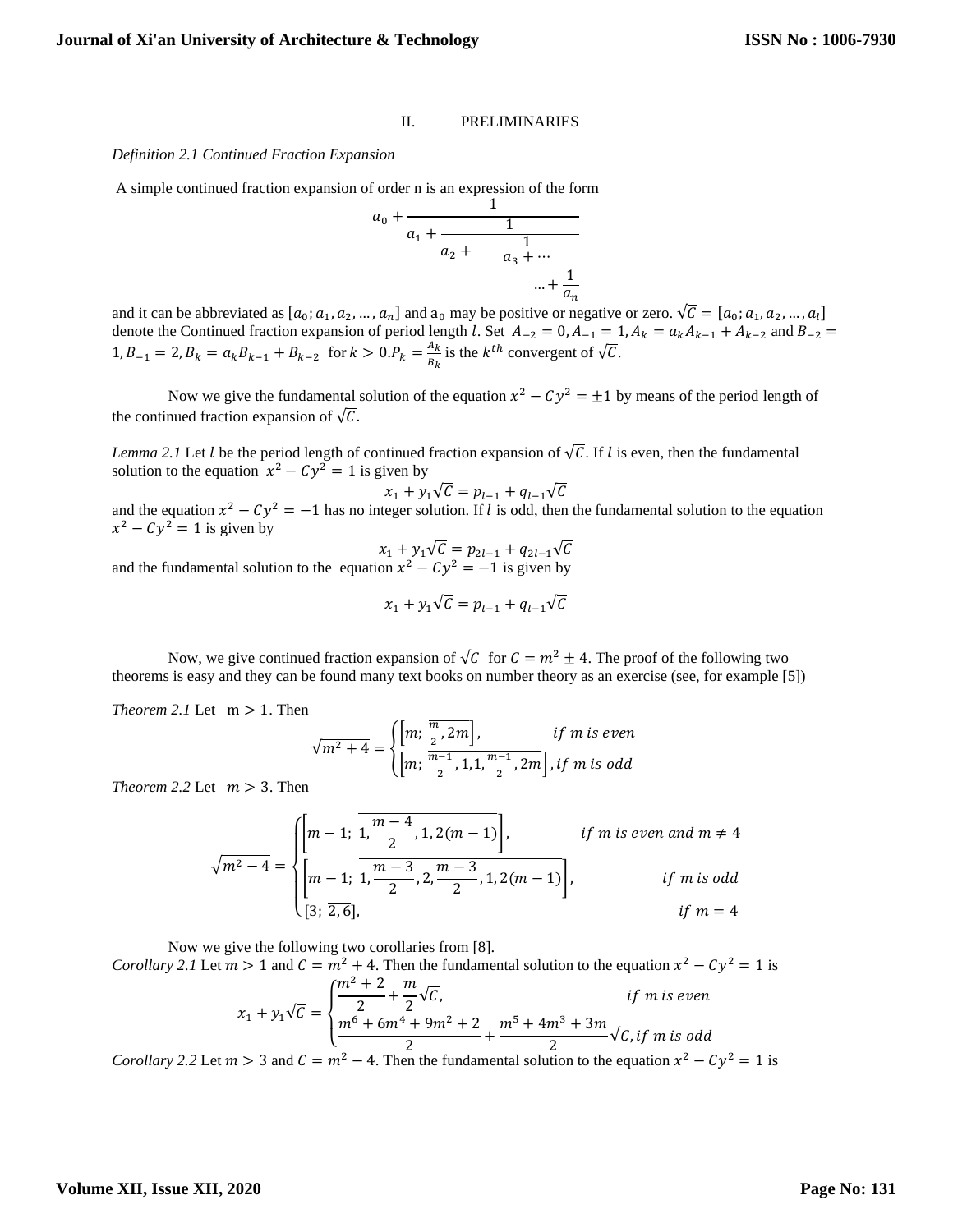$$
x_1 + y_1 \sqrt{C} = \begin{cases} \frac{m^2 - 2}{2} + \frac{m}{2} \sqrt{C}, & \text{if } m \text{ is even} \\ \frac{m^3 - 3m}{2} + \frac{m^2 - 1}{2} \sqrt{C}, & \text{if } m \text{ is odd} \end{cases}
$$

III. **DESCRIPTION OF METHOD**  
The Transcendental equation 
$$
\sqrt{2z - 4} = \sqrt{x + \sqrt{c}y \pm \sqrt{x - \sqrt{c}y}}
$$
  
Consider the Transcendental equation  $\sqrt{2z - 4} = \sqrt{x + \sqrt{c}y \pm \sqrt{x - \sqrt{c}y}}$   
Squaring on both sides, we get (1)

 $z-2=x\pm\sqrt{x^2-Cy}$  $2 \tag{2}$ Take  $x^2 - Cy^2 = \alpha^2$ , so that  $z = x + 2 \pm \alpha$ Take  $\alpha = 1$  and therefore  $x^2 = Cy^2 + 1$  and  $z = x + 2 \pm 1$  (3) That is  $z = x + 3$  or  $Z = x + 1$ The choices of C, we get all the solutions for (3). The choices of C (Non square integer) are  $m^2 + 4$  and  $m^2 - 4$ .

#### IV. MAIN THEOREMS

*Theorem 4.* Let  $m \ge 1$  be any integer, and let  $C = m^2 + 4$ .

$$
(x_1, y_1) = \begin{cases} \left(\frac{m^2+2}{2}, \frac{m}{2}\right), & \text{if } m \text{ is even} \\ \left(\frac{m^6+6m^4+9m^2+2}{2}, \frac{m^5+4m^3+3m}{2}\right), \text{if } m \text{ is odd} \end{cases}
$$

be the fundamental solution of the first equation of (3). Set  $\{(x_n, y_n)\}$ , where

$$
\frac{x_n}{y_n} = \begin{cases} \left[m; \frac{\overline{m}}{2}, 2m\right], & \text{if } m \text{ is even} \\ \left[m; \frac{\overline{m-1}}{2}, 1, 1, \frac{\overline{m-1}}{2}, 2m\right], \text{if } m \text{ is odd} \end{cases}
$$
(4)

for  $n \ge 2$ . Then  $(x_n, y_n)$  is a solution of  $x^2 - (m^2 + 4)y^2 = 1$  and so  $(x_n, y_n, z_n)$  is the solution of the equation (3), where  $z_n = x_n + 2 \pm 1$ . The consecutive solutions  $(x_n, y_n, z_n)$  and  $(x_{n+1}, y_{n+1}, z_{n+1})$  satisfy

$$
x_{n+1} = \begin{cases} \frac{(m^2 + 2)x_n + (m^2 + 4m)y_n}{2}, & \text{if } m \text{ is even} \\ \frac{\left((m^3 + 3m)^2 + 2\right)x_n + m(m^2 + 1)(m^2 + 3)(m^2 + 4)y_n}{2}, & \text{if } m \text{ is odd} \end{cases}
$$
  

$$
y_{n+1} = \begin{cases} \frac{mx_n + (m^2 + 2)y_n}{2}, & \text{if } m \text{ is even} \\ \frac{m(m^2 + 1)(m^2 + 3)x_n + ((m^3 + 3m)^2 + 2)y_n}{2}, & \text{if } m \text{ is odd} \end{cases}
$$
  

$$
z_{n+1} = \begin{cases} \frac{(m^2 + 2)x_n + (m^2 + 4m)y_n}{2} + 2 \pm 1, & \text{if } m \text{ is even} \\ \frac{((m^3 + 3m)^2 + 2)x_n + m(m^2 + 1)(m^2 + 3)(m^2 + 4)y_n}{2} + 2 \pm 1, & \text{if } m \text{ is odd} \end{cases}
$$

with  $n \geq 1$ .

*Proof.*

*Case (i)* Let m  $\geq 1$  be an even integer. By the Corollary 2.1  $x_1 + y_1\sqrt{c} = \frac{m^2+2}{2}$  $\frac{2+2}{2} + \frac{m}{2}$  $\frac{m}{2}\sqrt{C}$  be the fundamental solution of the first equation of (3). Indeed  $\left(\frac{m^2+2}{2}\right)$  $\left(\frac{2}{2}+2\right)^2 - (m^2+4)\left(\frac{m}{2}\right)$  $\left(\frac{m}{2}\right)^2 = 1$ . Now we assume that  $(x_n, y_n)$  is a solution of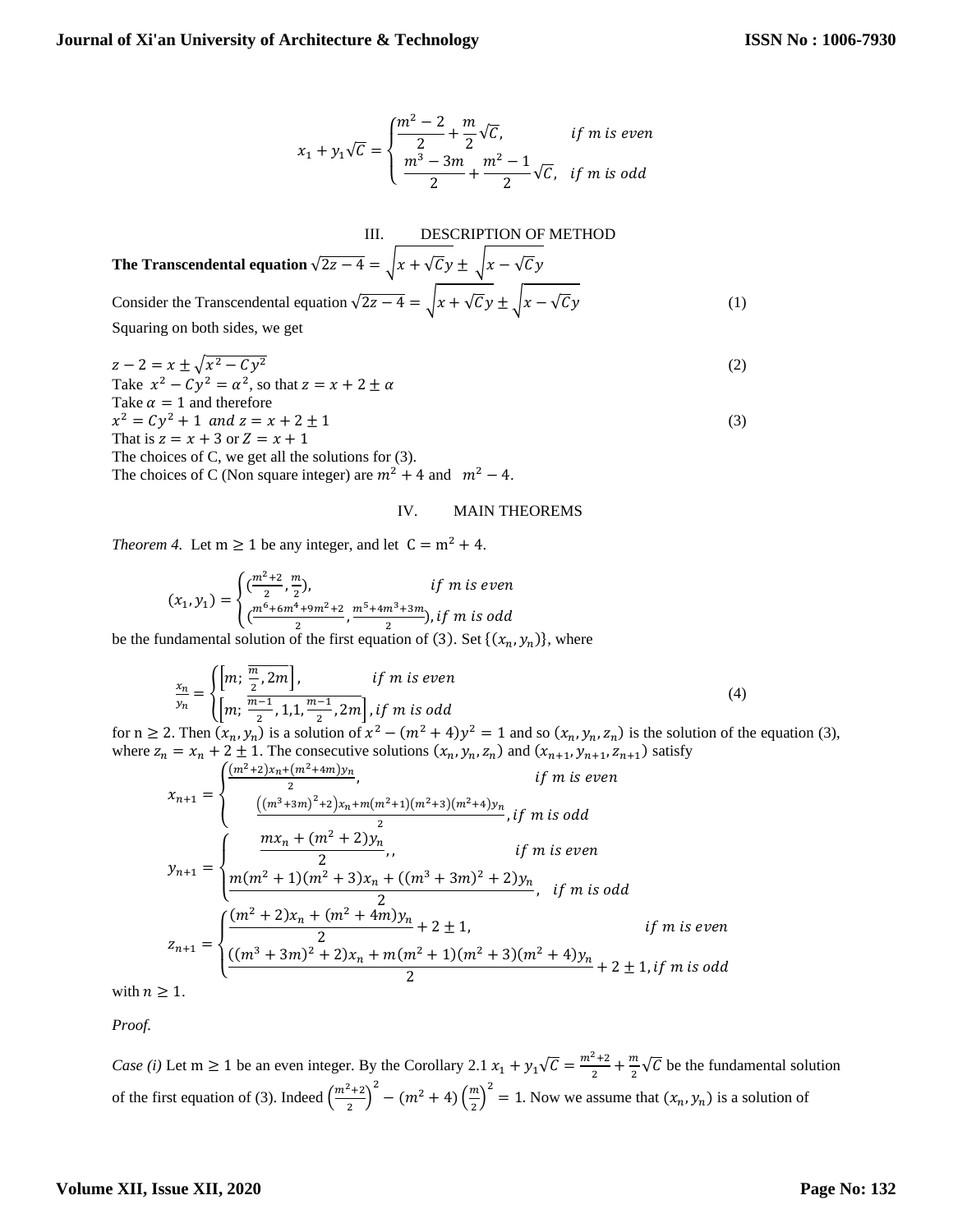$$
x^2 - (m^2 + 4)y^2 = 1
$$
. Applying (4), we get

$$
\frac{x_{n+1}}{y_{n+1}} = m + \frac{1}{\left(\frac{m}{2}\right) + \frac{1}{2m + \frac{1}{\left(\frac{m}{2}\right) + \frac{1}{2m + \dots}}}}
$$
\n
$$
= m + \frac{1}{\left(\frac{m}{2}\right) + \frac{1}{m + m + \frac{1}{\left(\frac{m}{2}\right) + \frac{1}{2m + \dots}}}}
$$
\n
$$
= m + \frac{1}{\left(\frac{m}{2}\right) + \frac{1}{m + \frac{x_n}{y_n}}}
$$
\n
$$
= m + \frac{x_n + my_n}{\frac{x_n + my_n}{2}x_n + \left(\frac{m^2 + 2}{2}\right)y_n}
$$
\n
$$
= \frac{\frac{(m^2 + 2)x_n + (m^2 + 4m)y_n}{2}}{\frac{mx_n + (m^2 + 2)y_n}{2}}
$$

Thus,

$$
\frac{x_{n+1}}{y_{n+1}} = \frac{\frac{(m^2+2)x_n + (m^2+4m)y_n}{2}}{\frac{mx_n + (m^2+2)y_n}{2}}
$$

Therefore,

$$
x_{n+1} = \frac{(m^2 + 2)x_n + (m^2 + 4m)y_n}{2}
$$
 and  $y_{n+1} = \frac{mx_n + (m^2 + 2)y_n}{2}$ 

Now,

$$
x_{n+1}^2 - (m^2 + 4)y_{n+1}^2 = \frac{(m^2 + 2)^2 x_n^2 + (m^2 + 4m)^2 y_n^2 + 2(m^2 + 2)(m^2 + 4m)x_n y_n}{4}
$$
  
\n
$$
- (m^2 + 4)\frac{m^2 x_n^2 + (m^2 + 2)^2 y_n^2 + 2m(m^2 + 2)x_n y_n}{4}
$$
  
\n
$$
= \frac{(m^2 + 2)^2 (x_n^2 - (m^2 + 4)y_n^2) - m^2 (m^2 + 4)(x_n^2 - (m^2 + 4)y_n^2)}{4}
$$
  
\n
$$
= \frac{(m^2 + 2)^2 (1) - m^2 (m^2 + 4)(1)}{4}
$$
  
\n
$$
= \frac{4}{m^2 + 4}
$$
  
\n
$$
x_{n+1}, y_{n+1}
$$
 is a solution of  $x^2 - (m^2 + 4)y^2 = 1$ .  
\n
$$
x_{n+1}, y_{n+1}
$$
 is a solution of  $x^2 - (m^2 + 4)y^2 = 1$ .

Therefore  $(x$ From the sec That is,

$$
z_{n+1} = \frac{(m^2 + 2)x_n + (m^2 + 4m)y_n}{2} + 2 \pm 1
$$
  
\nThus,  $(x_{n+1}, y_{n+1}, z_{n+1}) = \left(\frac{(m^2 + 2)x_n + (m^2 + 4m)y_n}{2}, \frac{mx_n + (m^2 + 2)y_n}{2}, \frac{(m^2 + 2)x_n + (m^2 + 4m)y_n}{2} + 2 \pm 1\right)$  is the solution set of (1) in which  $x^2 - Cy^2 = x^2 - (m^2 + 4)y^2 = 1$ .

# **Volume XII, Issue XII, 2020**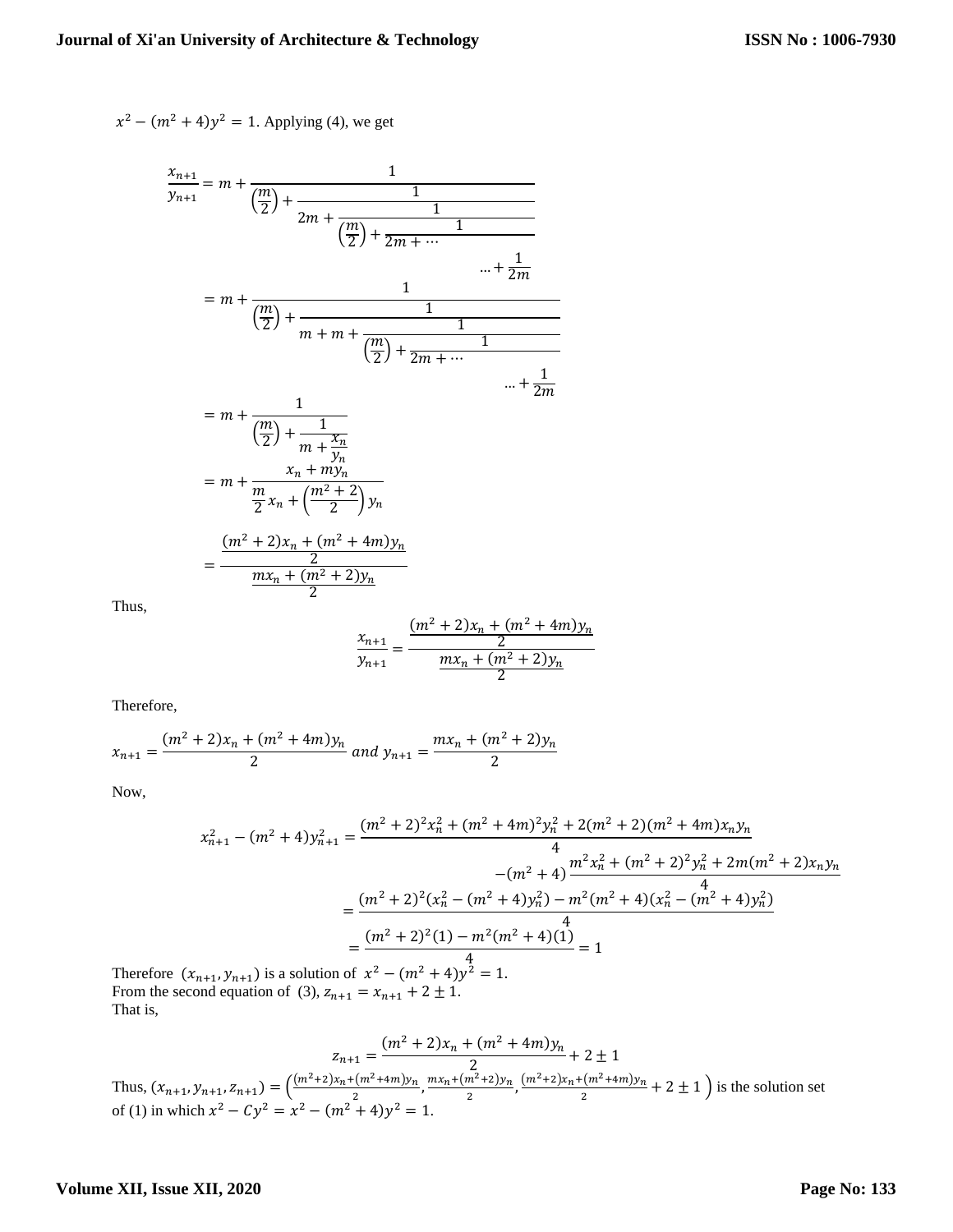**Case (ii)** Let  $m \ge 1$  be an odd integer. By the Corollary 2.1,  $x_1 + y_1\sqrt{C} = \frac{m^6 + 6m^4 + 9m^2 + 2}{2}$  $\frac{1+9m^2+2}{2} + \frac{m^5+4m^3+3m}{2}$  $\frac{m+sm}{2}$   $\sqrt{C}$  be the fundamental solution of the first equation of (3). Indeed  $\left(\frac{m^6 + 6m^4 + 9m^2 + 2}{2}\right)$  $\left(\frac{m^2+9m^2+2}{2}\right)^2 - (m^2+4)\left(\frac{m^5+4m^3+3m^2}{2}\right)$  $\left(\frac{m^3 + 3m}{2}\right)^2 = 1$ . Now we assume that  $(x_n, y_n)$  is a solution of  $x^2 - (m^2 + 4)y^2 = 1$ . Applying (4), we get

$$
\frac{x_{n+1}}{y_{n+1}} = m + \frac{1}{\left(\frac{m-1}{2}\right) + \frac{1}{1 + \frac{1}{\left(\frac{m-1}{2}\right) + \frac{1}{2m + \frac{1}{\left(\frac{m-1}{2}\right) + \frac{1}{1 + \frac{1}{\left(\frac{m-1}{2}\right) + \frac{1}{2m + \frac{1}{\dots}}}}}}}}}
$$
\n
$$
= m + \frac{1}{\left(\frac{m-1}{2}\right) + \frac{1}{1 + \frac{1}{\left(\frac{m-1}{2}\right) + \frac{1}{2m + \frac{1}{\left(\frac{m-1}{2}\right) + \frac{1}{1 + \frac{1}{\left(\frac{m-1}{2}\right) + \frac{1}{1 + \frac{1}{\left(\frac{m-1}{2}\right) + \frac{1}{\left(\frac{m-1}{2}\right) + \frac{1}{\left(\frac{m-1}{2}\right) + \frac{1}{\left(\frac{m-1}{2}\right) + \frac{1}{\left(\frac{m-1}{2}\right) + \frac{1}{\left(\frac{m-1}{2}\right) + \frac{1}{\left(\frac{m-1}{2}\right) + \frac{1}{\left(\frac{m-1}{2}\right) + \frac{1}{\left(\frac{m-1}{2}\right) + \frac{1}{\left(\frac{m-1}{2}\right) + \frac{1}{\left(\frac{m-1}{2}\right) + \frac{1}{\left(\frac{m-1}{2}\right) + \frac{1}{\left(\frac{m-1}{2}\right) + \frac{1}{\left(\frac{m-1}{2}\right) + \frac{1}{\left(\frac{m-1}{2}\right) + \frac{1}{\left(\frac{m-1}{2}\right) + \frac{1}{\left(\frac{m-1}{2}\right) + \frac{1}{\left(\frac{m-1}{2}\right) + \frac{1}{\left(\frac{m-1}{2}\right) + \frac{1}{\left(\frac{m-1}{2}\right) + \frac{1}{\left(\frac{m-1}{2}\right) + \frac{1}{\left(\frac{m-1}{2}\right) + \frac{1}{\left(\frac{m-1}{2}\right) + \frac{1}{\left(\frac{m-1}{2}\right) + \frac{1}{\left(\frac{m-1}{2}\right) + \frac{1}{\left(\frac{m-1}{2}\right) + \frac{1}{\left(\frac{m-1
$$

On simplifying, we get,

$$
\frac{x_{n+1}}{y_{n+1}} = \frac{(m^2(m^2+3)^2+2)x_n + (m(m^2+4)(m^2+3)(m^2+1))y_n}{\frac{m(m^2+3)(m^2+1)x_n + (m^2(m^2+3)^2+2)y_n}{2}}
$$

Thus,

$$
x_{n+1} = \frac{(m^2(m^2+3)^2+2)x_n + (m(m^2+4)(m^2+3)(m^2+1))y_n}{2}
$$
  
\n
$$
y_{n+1} = \frac{m(m^2+3)(m^2+1)x_n + (m^2(m^2+3)^2+2)y_n}{2}
$$
  
\n
$$
(m^2(m^2+3)^2+2)^2x_n^2 + m^2(m^2+4)^2(m^2+3)^2(m^2+1)^2y_n^2 +
$$
  
\n
$$
x_{n+1}^2 - (m^2+4)y_{n+1}^2 = \frac{2(m^2(m^2+3)^2+2)(m(m^2+4)(m^2+3)(m^2+1))x_ny_n}{4}
$$
  
\n
$$
+ \frac{m^2(m^2+3)^2(m^2+1)^2x_n^2 + (m^2(m^2+3)^2+2)^2y_n^2 +
$$
  
\n
$$
-(m^2+4) - \frac{2m(m^2+3)(m^2+1)(m^2(m^2+3)^2+2)x_ny_n}{4}
$$
  
\n
$$
= \frac{(m^2(m^2+3)^2+2)^2(x_n^2-(m^2+4)y_n^2) - m^2(m^2+4)(m^2+3)^2(m^2+1)^2(x_n^2-(m^2+4)y_n^2)}{4}
$$
  
\n
$$
= \frac{(m^2(m^2+3)^2+2)^2(1) - m^2(m^2+4)(m^2+3)^2(m^2+1)^2(1)}{4} = 1
$$
  
\nTherefore  $(x_{n+1}, y_{n+1})$  is a solution of  $x^2 - (m^2+4)y^2 = 1$ .

From the second equation of (3),  $z_{n+1} = x_{n+1} + 2 \pm 1$ . That is,  $z_{n+1} = \frac{(m^2(m^2+3)^2+2)x_n + (m(m^2+4)(m^2+3)(m^2+1))y_n}{2}$  $\frac{1}{2}$  + 2 ± 1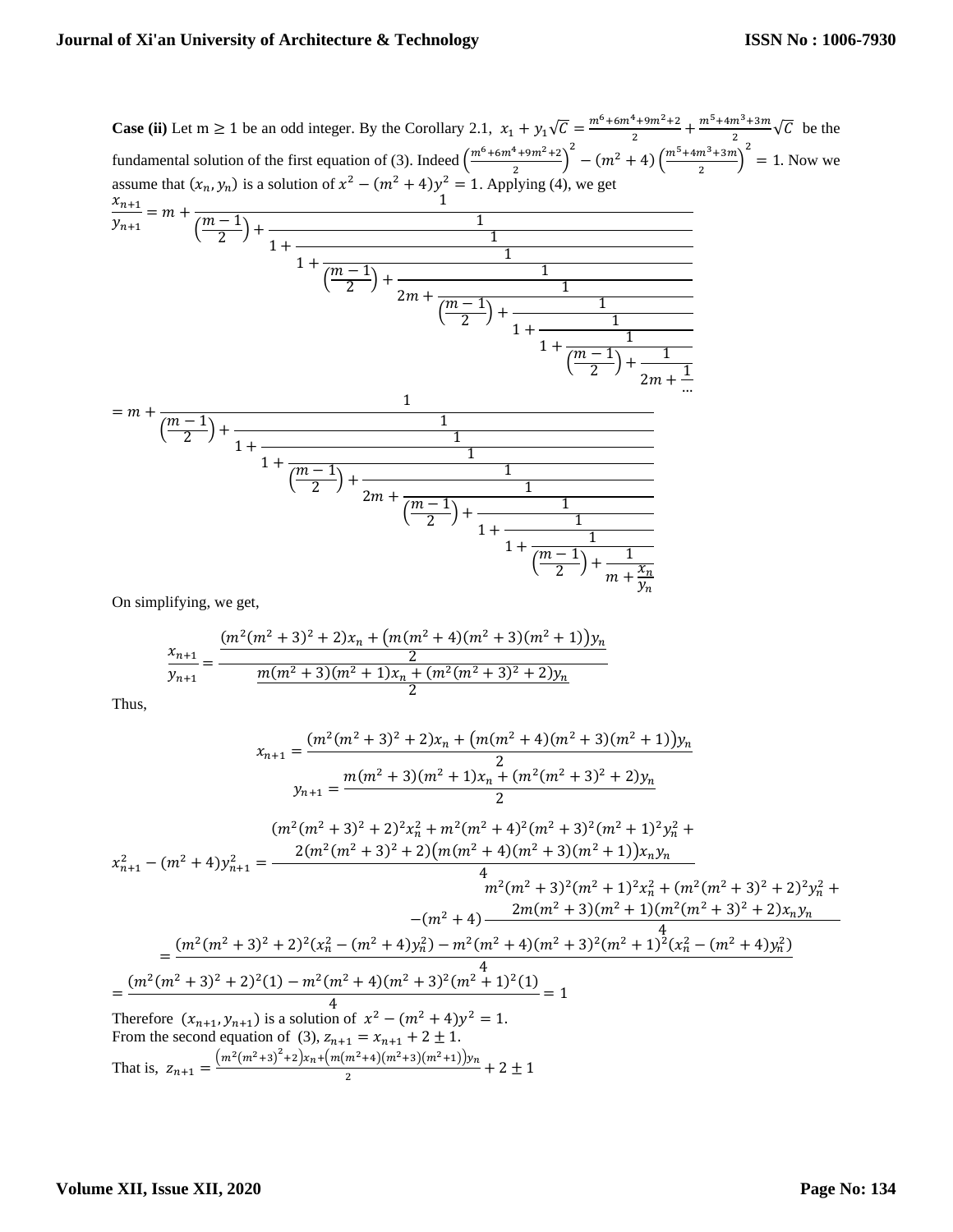Thus, 
$$
(x_{n+1}, y_{n+1}, z_{n+1}) =
$$
  
\n
$$
\left(\frac{(m^2(m^2+3)^2+2)x_n+(m(m^2+4)(m^2+3)(m^2+1))y_n}{2}, \frac{(m^2(m^2+3)^2+2)x_n+(m(m^2+4)(m^2+3)(m^2+1))y_n}{2}, \frac{(m^2(m^2+3)^2+2)x_n+(m(m^2+4)(m^2+3)(m^2+1))y_n}{2}\right)
$$
\nis the solution set of (1)  
\nin which  $x^2 - Cy^2 = x^2 - (m^2 + 4)y^2 = 1$   
\nBy the cases (i) and (ii), we get

$$
x_{n+1} = \begin{cases} \frac{(m^2 + 2)x_n + (m^2 + 4m)y_n}{2}, & \text{if } m \text{ is even} \\ \frac{((m^3 + 3m)^2 + 2)x_n + m(m^2 + 1)(m^2 + 3)(m^2 + 4)y_n}{2}, & \text{if } m \text{ is odd} \end{cases}
$$
  

$$
y_{n+1} = \begin{cases} \frac{mx_n + (m^2 + 2)y_n}{2}, & \text{if } m \text{ is even} \\ \frac{m(m^2 + 1)(m^2 + 3)x_n + ((m^3 + 3m)^2 + 2)y_n}{2}, & \text{if } m \text{ is odd} \end{cases}
$$
  

$$
z_{n+1} = \begin{cases} \frac{(m^2 + 2)x_n + (m^2 + 4m)y_n}{2} + 2 \pm 1, & \text{if } m \text{ is even} \\ \frac{((m^3 + 3m)^2 + 2)x_n + m(m^2 + 1)(m^2 + 3)(m^2 + 4)y_n}{2} + 2 \pm 1, & \text{if } m \text{ is odd} \end{cases}
$$

for  $n \geq 1$ .

*Theorem 4.2.* Let m > 4 be any integer, and let  $C = m^2 - 4$ .  $(x_1, y_1) = \{$  $\left(\frac{m^2-2}{2}\right)$  $\frac{2}{2}$ ,  $\frac{m}{2}$  $\left(\frac{n}{2}\right)$ , if m is even  $\left(\frac{m^2-3m}{2}\right)$  $\frac{-3m}{2}$ ,  $\frac{m^2-1}{2}$  $\frac{1}{2}$ ), if m is odd be the fundamental solution of the first equation of (3). Set  $\{(x_n, y_n)\}$ , where

$$
\frac{x_n}{y_n} = \begin{cases} \left[m-1; \frac{1}{1}, \frac{m-4}{2}, 1, 2(m-1)\right], & \text{if } m \text{ is even} \\ \left[m-1; \frac{m-3}{2}, 2, \frac{m-3}{2}, 1, 2(m-1)\right], & \text{if } m \text{ is odd} \end{cases}
$$
(5)

for  $n \ge 2$ . Then  $(x_n, y_n)$  is a solution of  $x^2 - (m^2 - 4)y^2 = 1$  and so  $(x_n, y_n, z_n)$  is a solution of (3), where  $z_n =$  $x_n + 2 \pm 1$ . The consecutive solutions  $(x_n, y_n, z_n)$  and  $(x_{n+1}, y_{n+1}, z_{n+1})$  satisfy

$$
x_{n+1} = \begin{cases} \frac{(m^2 - 2)x_n + m(m^2 - 4)y_n}{2}, & \text{if } m \text{ is even} \\ \frac{m(m^2 - 3)x_n + (m^2 - 1)(m^2 - 4)y_n}{2}, & \text{if } m \text{ is odd} \end{cases}
$$
  

$$
y_{n+1} = \begin{cases} \frac{mx_n + (m^2 - 2)y_n}{2}, & \text{if } m \text{ is even} \\ \frac{(m^2 - 1)x_n + m(m^2 - 3)y_n}{2}, & \text{if } m \text{ is odd} \end{cases}
$$
  

$$
z_{n+1} = \begin{cases} \frac{(m^2 - 2)x_n + m(m^2 - 4)y_n}{2} + 2 \pm 1, & \text{if } m \text{ is even} \\ \frac{m(m^2 - 3)x_n + (m^2 - 1)(m^2 - 4)y_n}{2} + 2 \pm 1, & \text{if } m \text{ is odd} \end{cases}
$$

with  $n \geq 1$ .

Proof

*Case (i)* Let m > 4 be an even integer. By the Corollary 2.2  $x_1 + y_1\sqrt{C} = \frac{m^2-2}{2} + \frac{m}{2}\sqrt{C}$  be the fundamental solution 2 2 of the first equation of (3). Indeed  $\left(\frac{m^2-2}{2}\right)$  $\left(\frac{2}{2}-2\right)^2 - (m^2-4)\left(\frac{m}{2}\right)$  $\left(\frac{m}{2}\right)^2 = 1$ . Now we assume that  $(x_n, y_n)$  is a solution of  $x^{2} - (m^{2} - 4)y^{2} = 1$ . Applying (5), we get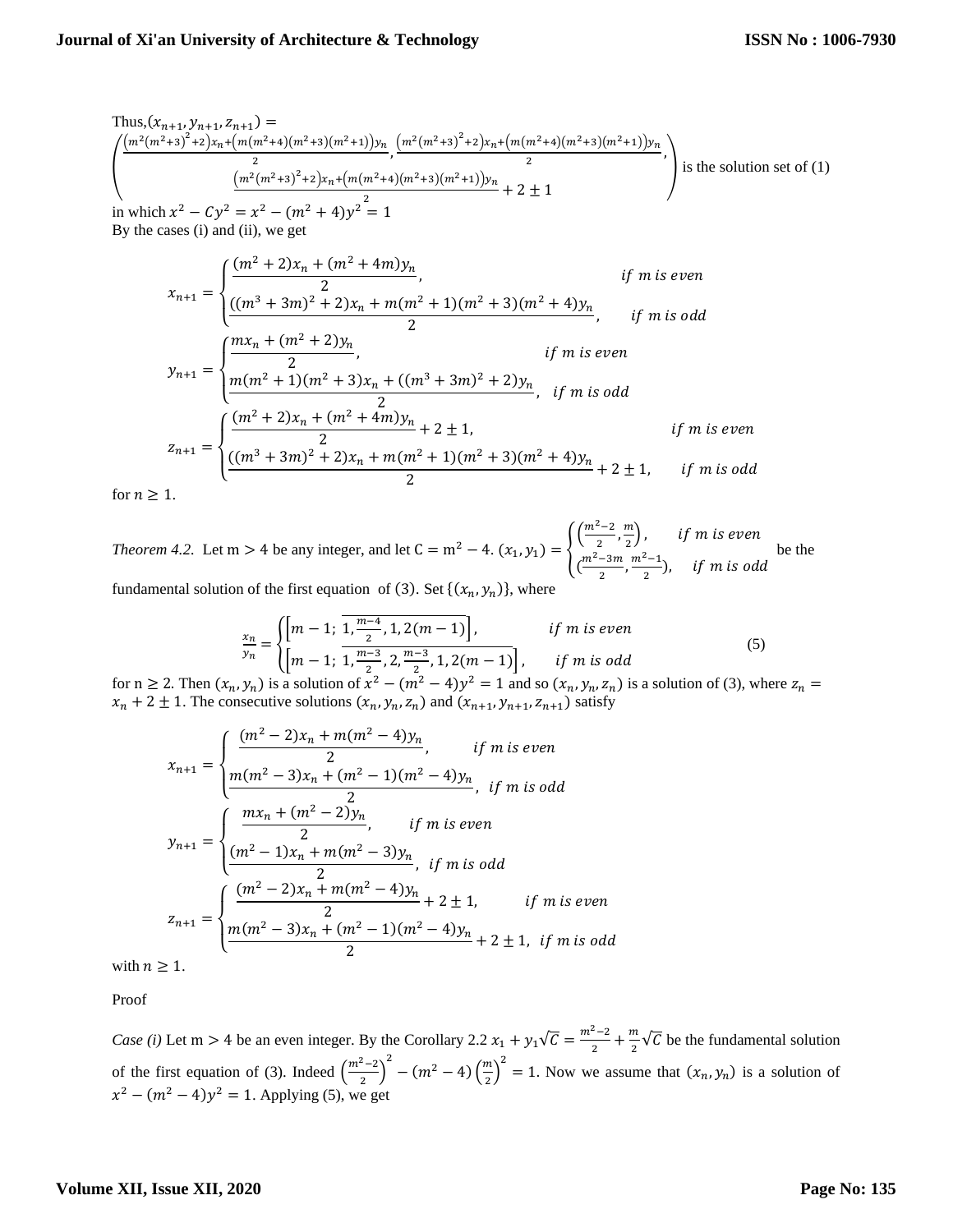$$
\frac{x_{n+1}}{y_{n+1}} = (m-1) + \frac{1}{1 + \frac{m-4}{2} + \frac{1}{1 + \frac{1}{2(m-1) + \frac{1}{1 + \frac{1}{m-4}}} + \dots}}
$$
\n
$$
= (m-1) + \frac{1}{1 + \frac{m-4}{2} + \frac{1}{1 + \frac{1}{(m-1) + (m-1) + \frac{1}{1 + \frac{1}{m-4}}} + \dots}}
$$
\n
$$
= (m-1) + \frac{1}{1 + \frac{m-4}{2} + \frac{1}{1 + \frac{1}{(m-1) + (m-1) + \frac{1}{1 + \frac{1}{m-4}}} + \dots}}
$$
\n
$$
= (m-1) + \frac{1}{1 + \frac{1}{\frac{m-4}{2} + \frac{1}{1 + \frac{1}{(m-1) + \frac{1}{y_n}}}}}} = (m-1) + \frac{\frac{m-2}{2}x_n + \frac{m^2 - 2m - 2}{2}y_n}{\frac{m}{2}x_n + \frac{m^2 - 2}{2}y_n}} = m + \frac{x_n + my_n}{\frac{x_n + my_n}{2}}
$$
\n
$$
= \frac{\frac{(m^2 - 2)x_n + (m^2 - 4m)y_n}{2}}{\frac{mx_n + (m^2 - 2)y_n}{2}}
$$

Thus,

$$
\frac{x_{n+1}}{y_{n+1}} = \frac{\frac{(m^2 - 2)x_n + (m^2 - 4m)y_n}{2}}{\frac{mx_n + (m^2 - 2)y_n}{2}}
$$

Therefore,

$$
x_{n+1} = \frac{(m^2 - 2)x_n + (m^2 - 4m)y_n}{2}
$$
 and  $y_{n+1} = \frac{mx_n + (m^2 - 2)y_n}{2}$ 

Now,

$$
x_{n+1}^2 - (m^2 - 4)y_{n+1}^2 = \frac{(m^2 - 2)^2 x_n^2 + (m^2 - 4m)^2 y_n^2 + 2(m^2 - 2)(m^2 - 4m)x_n y_n}{4} - (m^2 - 4)\frac{m^2 x_n^2 + (m^2 - 2)^2 y_n^2 + 2m(m^2 - 2)x_n y_n}{4}
$$

# **Volume XII, Issue XII, 2020**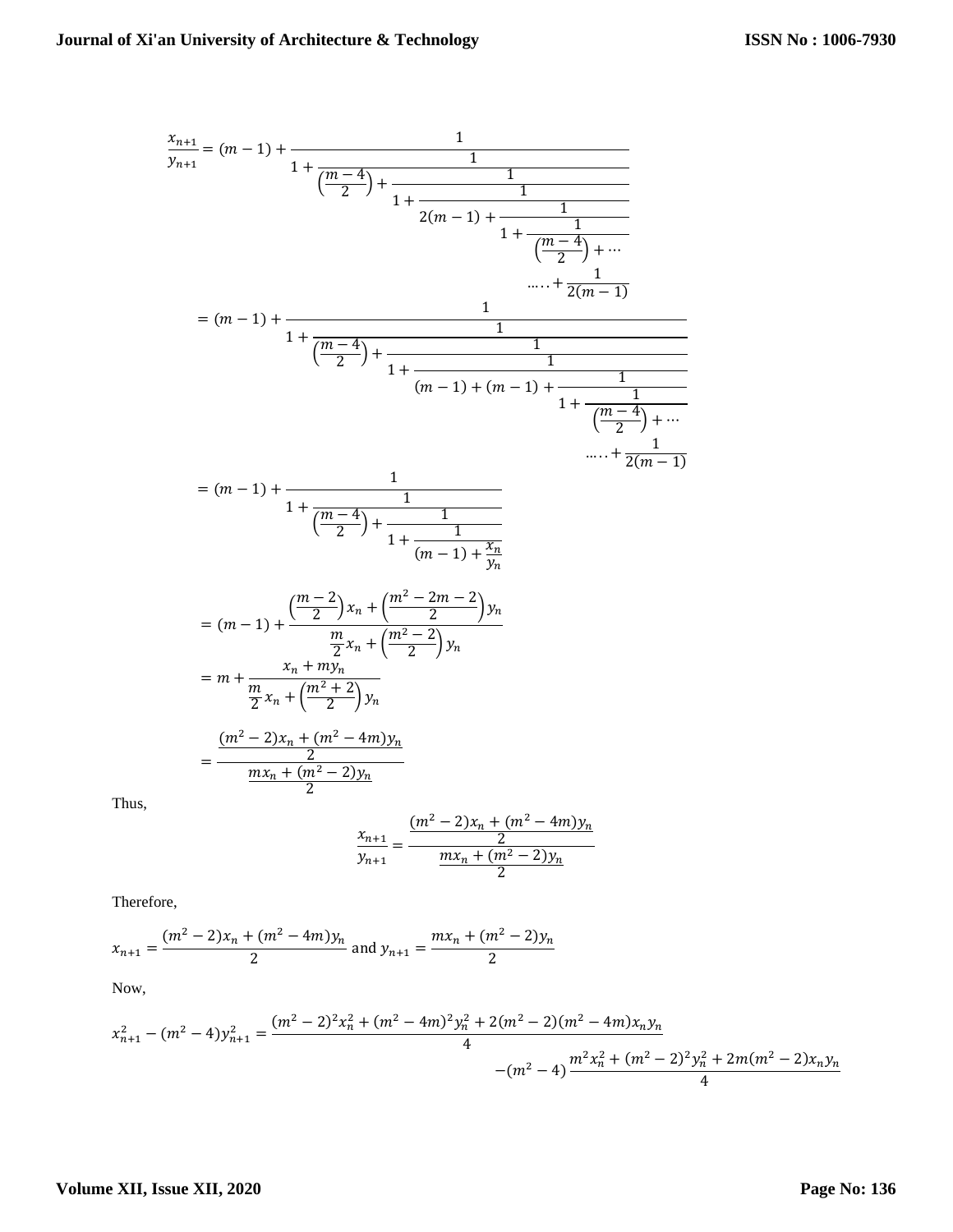$$
= \frac{(m^2 - 2)^2 (x_n^2 - (m^2 - 4)y_n^2) - m^2 (m^2 - 4)(x_n^2 - (m^2 - 4)y_n^2)}{4}
$$
  
= 
$$
\frac{(m^2 - 2)^2 (1) - m^2 (m^2 - 4)(1)}{4} = 1
$$

Therefore  $(x_{n+1}, y_{n+1})$  is a solution of  $x^2 - (m^2 - 4)y^2 = 1$ . From the second equation of (3),  $z_{n+1} = x_{n+1} + 2 \pm 1$ . That is,

$$
z_{n+1} = \frac{(m^2 - 2)x_n + (m^2 - 4m)y_n}{2} + 2 \pm 1
$$
  
\nThus,  $(x_{n+1}, y_{n+1}, z_{n+1}) = \left(\frac{(m^2 - 2)x_n + (m^2 - 4m)y_n}{2}, \frac{mx_n + (m^2 - 2)y_n}{2}, \frac{(m^2 - 2)x_n + (m^2 - 4m)y_n}{2} + 2 \pm 1\right)$  is the solution set  
\nof (1) in which  $x^2 - Cy^2 = x^2 - (m^2 - 4)y^2 = 1$ .

**Case (ii)** Let m > 4 be an odd integer. By the Corollary 2.2,  $x_1 + y_1\sqrt{C} = \frac{m^3 - 3m}{2}$  $\frac{-3m}{2} + \frac{m^2 - 1}{2}$  $\frac{-1}{2}\sqrt{C}$  be the fundamental solution of the first equation of (3). Indeed  $\left(\frac{m^3-3m}{2}\right)$  $\left(\frac{-3m}{2}\right)^2 - (m^2 - 4) \left(\frac{m^2 - 1}{2}\right)$  $\left(\frac{2}{2}\right)^2 = 1$ . Now we assume that  $(x_n, y_n)$  is a solution of  $x^2 - (m^2 - 4)y^2 = 1$ . Applying (5), we get

$$
\frac{x_{n+1}}{y_{n+1}} = (m-1) + \cfrac{1}{1 + \cfrac{m-3}{2} + \cfrac{1}{2 + \cfrac{m-3}{2} + \cfrac{1}{1 + \cfrac{1}{2(m-1) + \cfrac{1}{1 + \cfrac{m-3}{2} + \cdots}}}}}
$$
\n
$$
\frac{1}{1 + \cfrac{1}{\cfrac{m-3}{2} + \cdots}}
$$
\n
$$
\dots + \cfrac{1}{2(m-1)}
$$

$$
= (m-1) + \cfrac{1}{1 + \cfrac{m-3}{\left(\frac{m-3}{2}\right) + \cfrac{1}{2 + \cfrac{m-3}{\left(\frac{m-3}{2}\right) + \cfrac{1}{1 + \cfrac{1}{(m-1) + \frac{x_n}{y_n}}}}}}}
$$

$$
= (m - 1) + \frac{\left(\frac{m^2 - 2m - 1}{2}\right)x_n + \left(\frac{m^3 - 2m^2 - 3m + 4}{2}\right)y_n}{\frac{(m^2 - 1)}{2}x_n + \left(\frac{m^3 - 3m}{2}\right)y_n}
$$

$$
= \frac{\frac{m(m^2 - 3)x_n + (m^2 - 1)(m^2 - 4)y_n}{\frac{2}{2}}}{\frac{(m^2 - 1)x_n + m(m^2 - 3)y_n}{2}}
$$

Thus,

$$
\frac{x_{n+1}}{y_{n+1}} = \frac{\frac{m(m^2 - 3)x_n + (m^2 - 1)(m^2 - 4)y_n}{2}}{\frac{(m^2 - 1)x_n + m(m^2 - 3)y_n}{2}}
$$

Therefore,

$$
x_{n+1} = \frac{m(m^2 - 3)x_n + (m^2 - 1)(m^2 - 4)y_n}{2}
$$
 and  $y_{n+1} = \frac{(m^2 - 1)x_n + m(m^2 - 3)y_n}{2}$ 

## **Volume XII, Issue XII, 2020**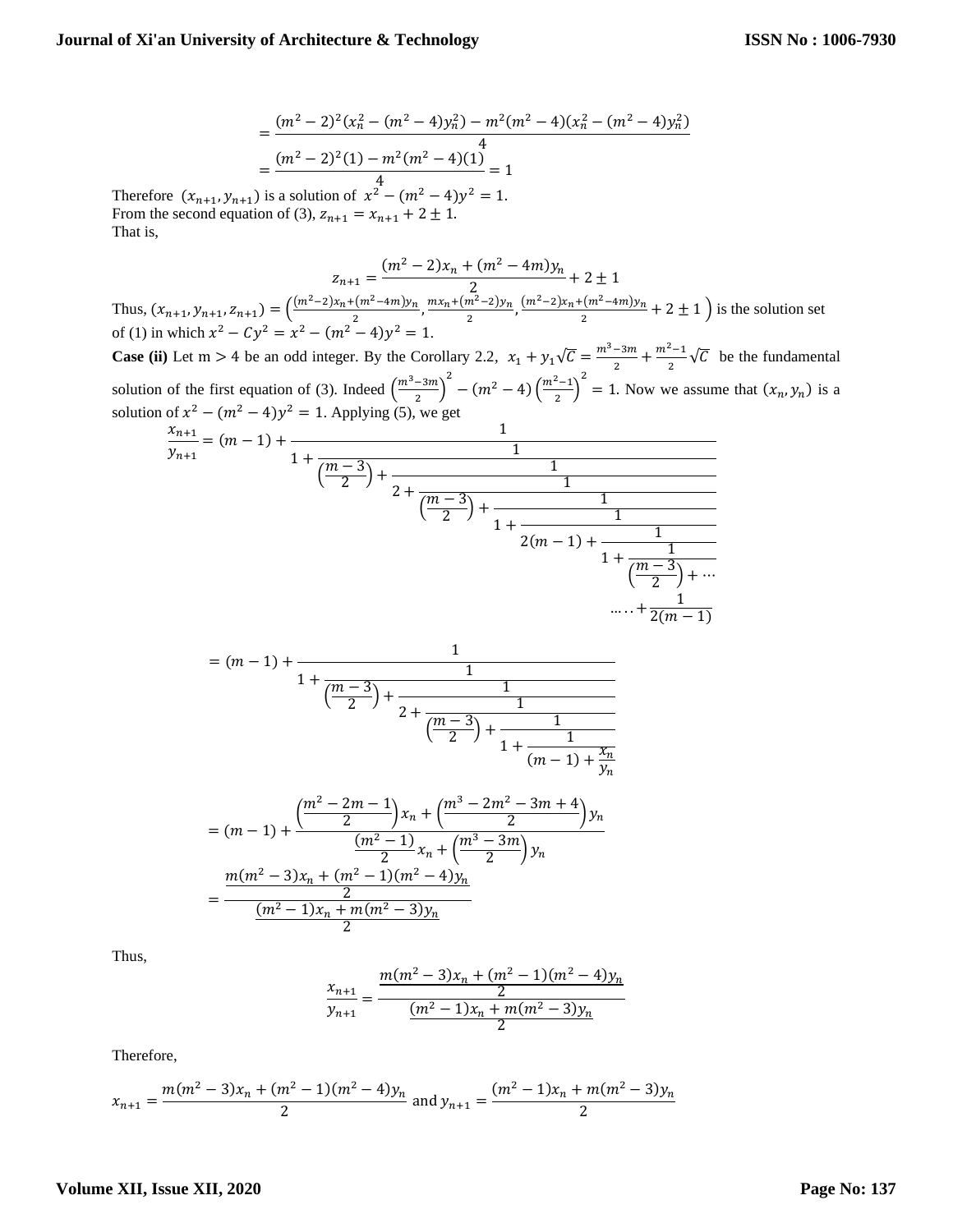Now,

$$
x_{n+1}^2 - (m^2 - 4)y_{n+1}^2 = \frac{m^2(m^2 - 3)^2 x_n^2 + (m^2 - 4)(m^2 - 1)^2 y_n^2 + 2m(m^2 - 3)(m^2 - 1)(m^2 - 4)x_n y_n}{-(m^2 - 4)\frac{(m^2 - 1)^2 x_n^2 + m^2(m^2 - 3)^2 y_n^2 + 2m(m^2 - 1)(m^2 - 3)x_n y_n}{4}}
$$
  
= 
$$
\frac{m^2(m^2 - 3)^2 (x_n^2 - (m^2 - 4)y_n^2) - (m^2 - 4)(m^2 - 1)^2 (x_n^2 - (m^2 - 4)y_n^2)}{4}
$$
  
= 
$$
\frac{m^2(m^2 - 3)^2 (1) - (m^2 - 1)^2 (m^2 - 4)(1)}{4}
$$
  
Therefore  $(x_{n+1}, y_{n+1})$  is a solution of  $x^2 - (m^2 - 4)y^2 = 1$ .

Therefore  $(x_{n+1}, y_{n+1})$  is a solution of  $x^2 - (m^2 - 4)y$ From the second equation of (3),  $z_{n+1} = x_{n+1} + 2 \pm 1$ . That is,

$$
z_{n+1} = \frac{m(m^2 - 3)x_n + (m^2 - 1)(m^2 - 4)y_n}{2} + 2 \pm 1
$$

Thus,

 $(x_{n+1}, y_{n+1}, z_{n+1}) = \left(\frac{m(m^2-3)x_n + (m^2-1)(m^2-4)y_n}{2}\right)$  $\frac{(m^2-1)(m^2-4)y_n}{2}, \frac{(m^2-1)x_n+m(m^2-3)y_n}{2}$  $\frac{2m(m^2-3)y_n}{2}, \frac{m(m^2-3)x_n+(m^2-1)(m^2-4)y_n}{2}$  $\frac{n-1}{2}$  + 2 ± 1 ) is the solution set of (1) in which  $x^2 - Cy^2 = x^2 - (m^2 - 4)y^2 = 1$ . By the cases (i) and (ii), we get

$$
x_{n+1} = \begin{cases} \frac{(m^2 - 2)x_n + m(m^2 - 4)y_n}{2}, & \text{if m is even} \\ \frac{m(m^2 - 3)x_n + (m^2 - 1)(m^2 - 4)y_n}{2}, & \text{if m is odd} \end{cases}
$$
  

$$
y_{n+1} = \begin{cases} \frac{mx_n + (m^2 - 2)y_n}{2}, & \text{if m is even} \\ \frac{(m^2 - 1)x_n + m(m^2 - 3)y_n}{2}, & \text{if m is odd} \end{cases}
$$
  

$$
z_{n+1} = \begin{cases} \frac{(m^2 - 2)x_n + m(m^2 - 4)y_n}{2} + 2 \pm 1, & \text{if m is even} \\ \frac{m(m^2 - 3)x_n + (m^2 - 1)(m^2 - 4)y_n}{2} + 2 \pm 1, & \text{if m is odd} \end{cases}
$$

for  $n \geq 1$ .

#### V. CONCLUSION

In this paper, we gave all the possible non-negative integer solutions for the equation (3) by using continued fraction method. And it is interesting to see that the researcher can also proceed for further results in this problem.

#### REFERENCES

[1] Dickson,L.E., History of Theory of Numbers, Vol.II, Chelsea Publishing Company, New York (1952).

- [2] Smith, D.E., History of Mathematics, Vol.I and II, Dover Publications, New York (1953).
- [3] David M. Burton., Elementary Number Theory, Seventh Edition, The McGraw Hill Companies, New York (2011).
- [4] Titu Andreescu, Dorin Andrica and Ion Cucurezeanu., An introduction to Diophantine Equations, Birhauser, New York, 2010.
- [5] Don Redmond, Number Theory: An Introduction, Markel Dekker, Inc (1996).

[6] Ahmet Tekcan," Continued Fractions Expansions of  $\sqrt{D}$  and Pell Equation  $x^2 - Dy^2 = 1$ ", Mathematica Moravica, Vol. 15-2 (2011), 19-27.

[6] M.A. Gopalan, P.Shanmuganandham and S.Sriram, "On Transcendental Equation  $z = \sqrt{x + \sqrt{By}} + \sqrt{x - \sqrt{By}}$ ", Antartica Journal of